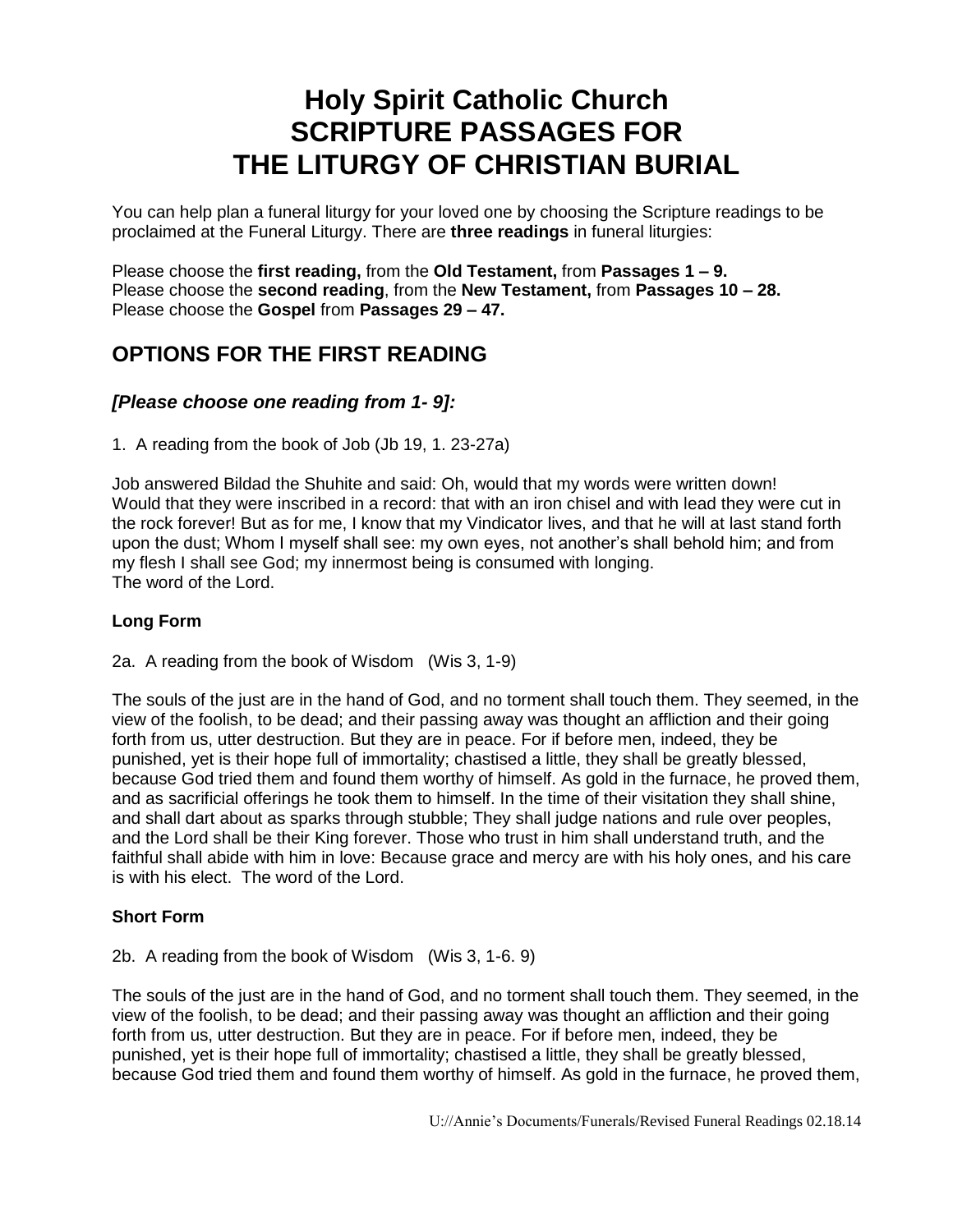and as sacrificial offerings he took them to himself. Those who trust in him shall understand truth, and the faithful shall abide with him in love: Because grace and mercy are with his holy ones, and his care is with his elect. The word of the Lord.

3. A reading from the book of Wisdom (Wis 4, 7-15)

The just man, though he die early, shall be at rest. For the age that is honorable comes not with the passing of time, nor can it be measured in terms of years. Rather, understanding is the hoary crown for men, and an unsullied life, the attainment of old age. He who pleased God was loved; he who lived among sinners was transported – snatched away, lest wickedness pervert his mind or deceit beguile his soul; for the witchery of paltry things obscures what is right and the whirl of desire transforms the innocent mind. Having become perfect in a short while, he reached the fullness of a long career; for his soul was pleasing to the Lord; therefore, he sped him out of the midst of wickedness. But the people saw and did not understand, nor did they take this into account. The word of the Lord.

4. A reading from the book of the prophet Isaiah (Is 25, 6a. 7-9)

On this mountain the Lord of hosts will provide for all peoples. On this mountain he will destroy the veil that veils all peoples, the web that is woven over all nations; he will destroy death forever. The Lord God will wipe away the tears from all faces; the reproach of his people he will remove from the whole earth; for the Lord has spoken. On that day it will be said: "Behold our God, to whom we looked to save us! This is the Lord for whom we looked; let us rejoice and be glad that he has saved us!" The word of the Lord.

5. A reading from the book of Lamentations (Lam 3, 17-26)

My soul is deprived of peace, I have forgotten what happiness is; I tell myself my future is lost, all that I hoped for from the Lord. The thought of my homeless poverty is wormwood and gall; remembering it over and over leaves my soul downcast within me. But I will call this to mind, as my reason to have hope: the favors of the Lord are not exhausted, his mercies are not spent; they are renewed each morning, so great is his faithfulness. My portion is the Lord, says my soul; therefore, will I hope in him. Good is the Lord to one who waits for him, to the soul that seeks him; it is good to hope in silence for the saving help of the Lord. The word of the Lord.

6. A reading from the book of the prophet Daniel (Dn 12, 1-3)

In those days, I, Daniel, mourned and heard this word of the Lord: "At that time there shall arise Michael, the great prince, guardian of your people; it shall be a time unsurpassed in distress since nations began until that time. At that time, your people shall escape, everyone who is found written in the book. Many of those who sleep in the dust of the earth shall awake; some shall live forever, others shall be an everlasting horror and disgrace. But the wise shall shine brightly like the splendor of the firmament, and those who lead the many to justice shall be like the stars forever. The word of the Lord.

7. A reading from the second book of Maccabees (2 Mc 12, 43-46)

Judas, the ruler of Israel, took up a collection among all his soldiers, amounting to two thousand silver drachmas, which he sent to Jerusalem to provide for an expiatory sacrifice. In doing this he acted in a very excellent and noble way, inasmuch as he had the resurrection of the dead in view; for if he were not expecting the fallen to rise again, it would have been useless and foolish to pray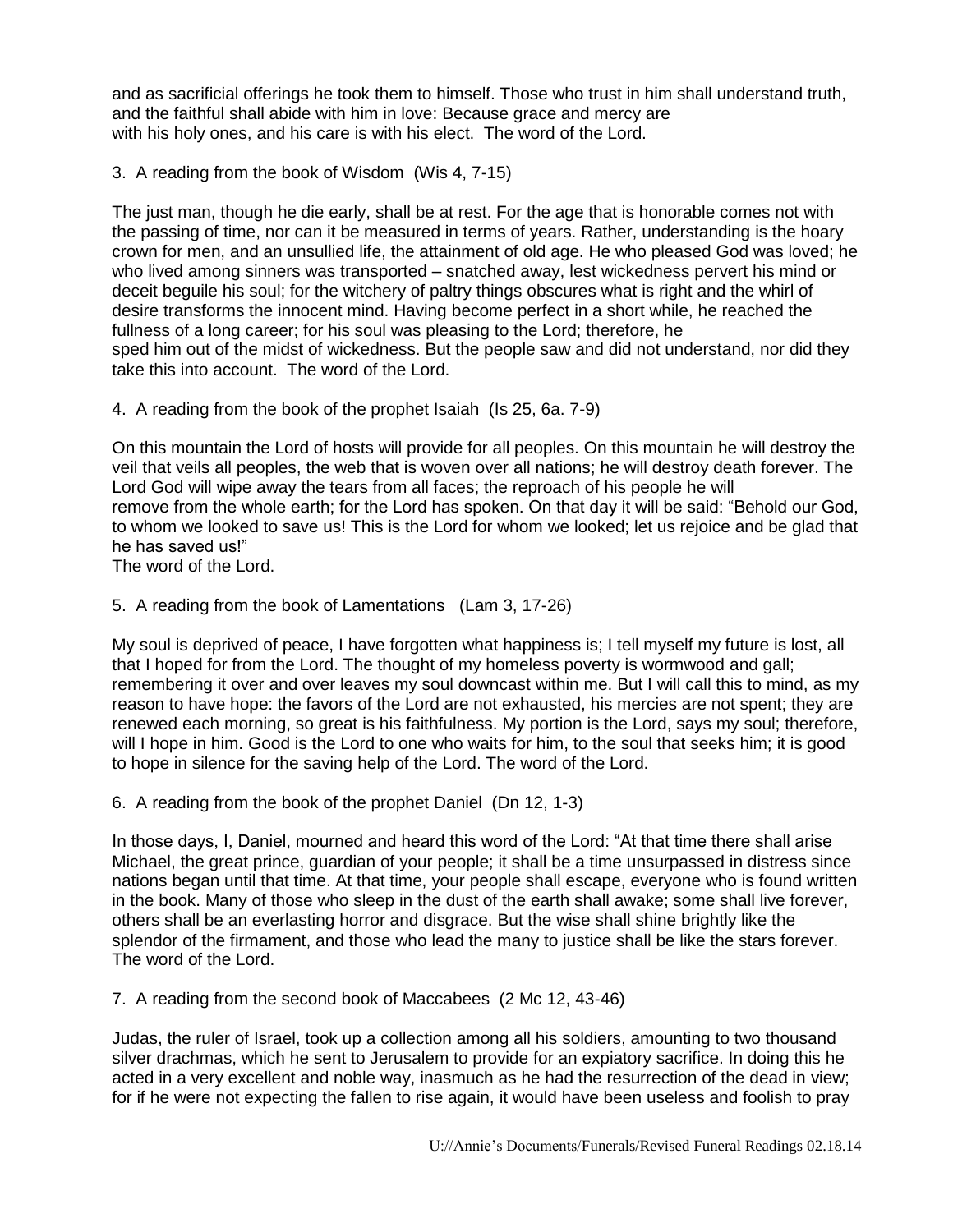for them in death. But if he did this with a view to the splendid reward that awaits those who had gone to rest in godliness, it was a holy and pious thought. Thus he made atonement for the dead that they might be freed from this sin. The word of the Lord.

8. A reading from the Book of Proverbs (31: 10, 12, 17, 20, 25, 28, 30, 31)

Who can make the discovery of a woman of virtue? Her value is much higher than jewels and riches. She does good and not evil all the days of her life. She puts a band of strength around her, her arms are strong. Her hands are stretched out to the poor; and, yes, she is open-handed to those who are in need. Strength and self-respect are her clothing, she faces the future with a smile. She speaks with gentle wisdom, and the law of mercy is on her tongue. Her children get up and give her honor, and people give her praise, saying: "Unnumbered women have done well, but you are better than all of them." A woman who has the fear of the Lord is to be praised. Give her credit for what her hands have done. She deserves the respect of everyone. The word of the Lord.

9. A reading from the book of Sirach:

Listen to your father, O children; and act accordingly, that you may be kept in safety. For the Lord honored the father above the children, and he confirmed the right of the mother over her sons. Whoever honors his father atones for sins, and whoever glorifies his mother is like the one who lays up treasure. Whoever honors his father will be gladdened by his own children; and when he prays he will be heard. Whoever glorifies his father will have a long life, and whoever obeys the Lord will refresh his mother; he will serve his parents as his masters. Honor your father by word and deed, that a blessing from him may come upon you. For a father's blessing strengthens the houses of his children…Kindness to a father will not be forgotten, and against your sins it will be credited to you; in the day of your affliction it will be remembered in your favor. The word of the Lord.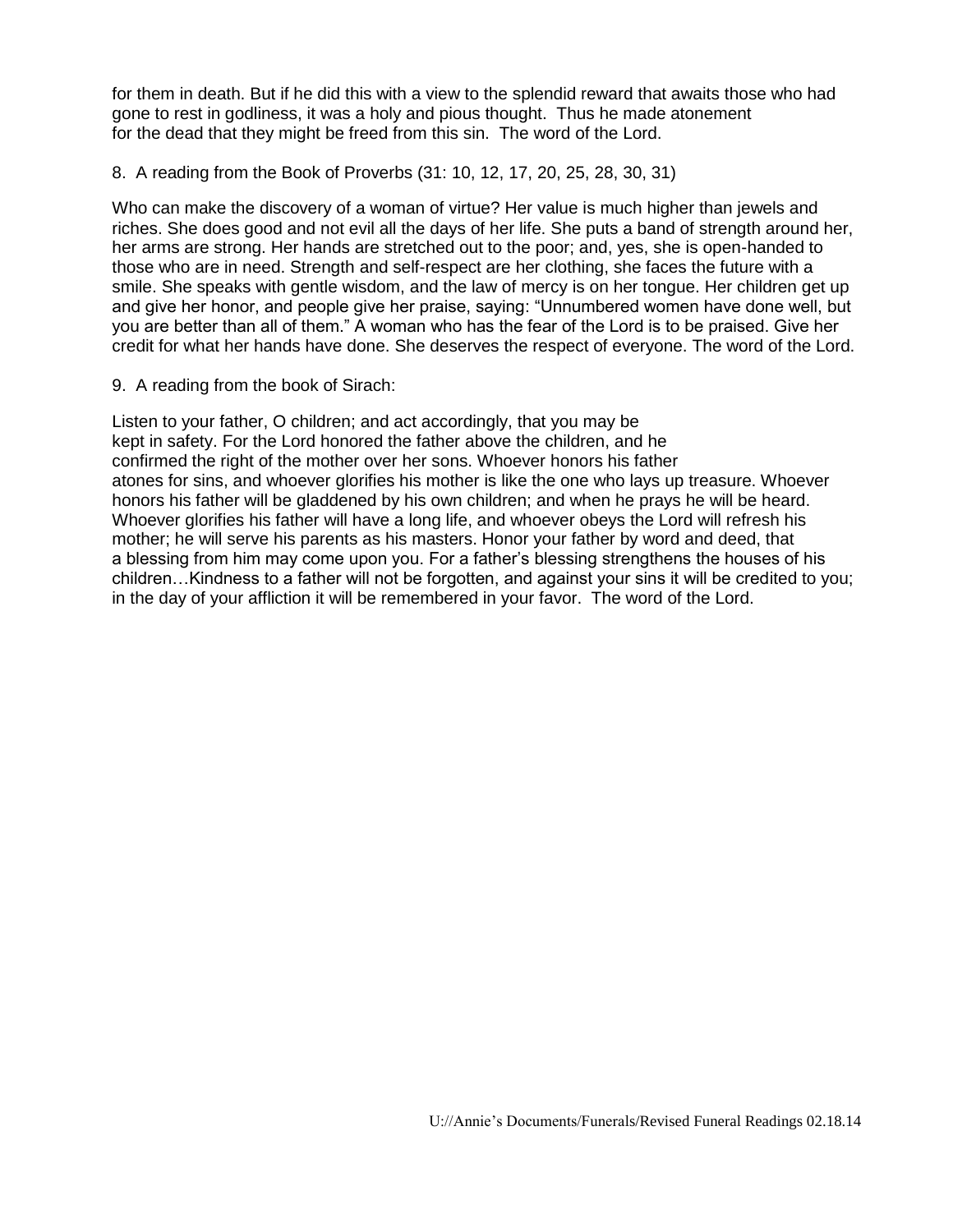# **OPTIONS FOR THE SECOND READING:**

## *[Please choose one from 10-28]*

#### **Long Form**

10a. A reading from the Acts of the Apostles (Acts 10, 34-43)

#### Peter proceeded to speak, saying:

"In truth, I see that God shows no partiality. Rather, in every nation whoever fears him and acts uprightly is acceptable to him. You know the word that he sent to the children of Israel as he proclaimed peace through Jesus Christ, who is Lord of all, what has happened all over Judea, beginning in Galilee after the baptism that John preached, how God anointed Jesus of Nazareth with the Holy Spirit and power. He went about doing good and healing all those oppressed by the Devil, for God was with him. We are witnesses of all that he did both in the country of the Jews and Jerusalem. They put him to death by hanging him on a tree. This man God raised on the third day and granted that he be visible, not to all the people, but to us, the witnesses chosen by God in advance, who ate and drank with him after he rose from the dead.He commissioned us to preach to the people and testify that he is the one appointed by God as judge of the living and the dead. To him all the prophets bear witness, that everyone who believes in him will receive forgiveness of sins through his name."

The word of the Lord.

#### **Short form**

10b. A reading from the Acts of the Apostles (10, 34-36, 42-43)

Peter proceeded to speak, saying:

"In truth, I see that God shows no partiality. Rather, in every nation whoever fears him and acts uprightly is acceptable to him.You know the word that he sent to the children of Israel as he proclaimed peace through Jesus Christ, who is Lord of all. He commissioned us to preach to the people and testify that he is the one appointed by God as judge of the living and the dead. To him all the prophets bear witness, that everyone who believes in him will receive forgiveness of sins through his name." The word of the Lord.

11. A reading from the letter of Paul to the Romans (Rom 5, 5-11)

Brothers and sisters:

Hope does not disappoint, because the love of God has been poured out into our hearts through the Holy Spirit who has been given to us. For Christ, while we were still helpless, died at the appointed time for the ungodly. Indeed, only with difficulty does one die for a just person, though perhaps for a good person one might even find courage to die. But God proves his love for us in that while we were still sinners Christ died for us. How much more then, since we are now justified by his Blood, will we be saved through him from the wrath. Indeed, if, while we were enemies, we were reconciled to God through the death of his Son, how much more, once reconciled, will we be saved by his life. Not only that, but we also boast of God through our Lord Jesus Christ, through whom we have now received reconciliation. The word of the Lord.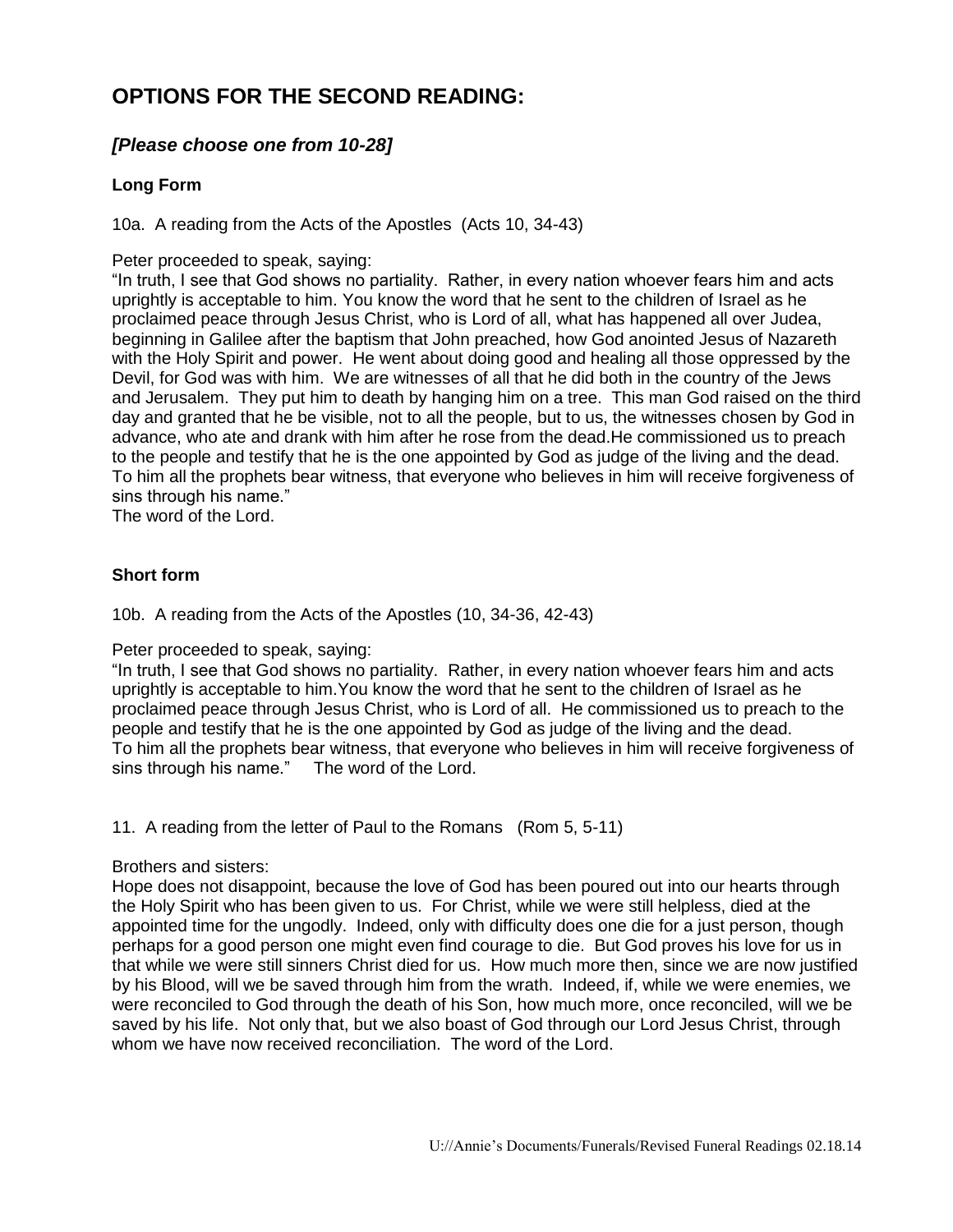12. A reading from the letter of Paul to the Romans (Rom 5, 17-21)

#### Brothers and sisters:

If, by the transgression of the one, death came to reign through that one, how much more will those who receive the abundance of grace and of the gift of justification come to reign in life through the one Jesus Christ. In conclusion, just as through one transgression condemnation came upon all, so, through one righteous act, acquittal and life came to all. For just as through the disobedience of the one man the many were made sinners, so through the obedience of the one the many will be made righteous. The law entered in so that transgression might increase but, where sin increased, grace overflowed all the more, so that, as sin reigned in death, grace also might reign through justification for eternal life through Jesus Christ our Lord. The word of the Lord.

### **Long Form**

13a. A reading from the letter of Paul to the Romans (Rom 6, 3-9)

#### Brothers and Sisters:

Are you unaware that we who were baptized into Christ Jesus were baptized into his death? We were indeed buried with him through baptism into death, so that, just as Christ was raised from the dead by the glory of the Father, we too might live in newness of life. For if we have grown into union with him through a death like his, we shall also be united with him in the resurrection. We know that our old self was crucified with him, so that our sinful body might be done away with, that we might no longer be in slavery to sin. For a dead person has been absolved from sin. If then we have died with Christ, we believe that we shall also live with him. We know that Christ, raised from the dead, dies no more; death no longer has power over him. The word of the Lord.

### **Short Form**

13b. A reading from the letter of Paul to the Romans (Rom 6, 3-4. 8-9)

#### Brothers and sisters:

Are you unaware that we who were baptized into Christ Jesus were baptized into his death? We were indeed buried with him through baptism into death, so that, just as Christ was raised from the dead by the glory of the Father, we too might live in newness of life. If, then, we have died with Christ, we believe that we shall also live with him. We know that Christ, raised from the dead, dies no more; death no longer has power over him. The word of the Lord.

14. A reading from the letter of Paul to the Romans (Rom 8, 14-23)

#### Brothers and sisters:

Those who are led by the Spirit of God are sons of God. For you did not receive a spirit of slavery to fall back into fear, but you received a spirit of adoption, through which we cry, Abba, "Father!" The Spirit itself bears witness with our spirit that we are children of God, and if children, then heirs, heirs of God and joint heirs with Christ, if only we suffer with him so that we may also be glorified with him. I consider that the sufferings of this present time are as nothing compared with the glory to be revealed for us. For creation awaits with eager expectation the revelation of the children of God; for creation was subject to futility, not of its own accord but because of the one who subjected it, in hope that creation itself would be set free from slavery to corruption and share in the glorious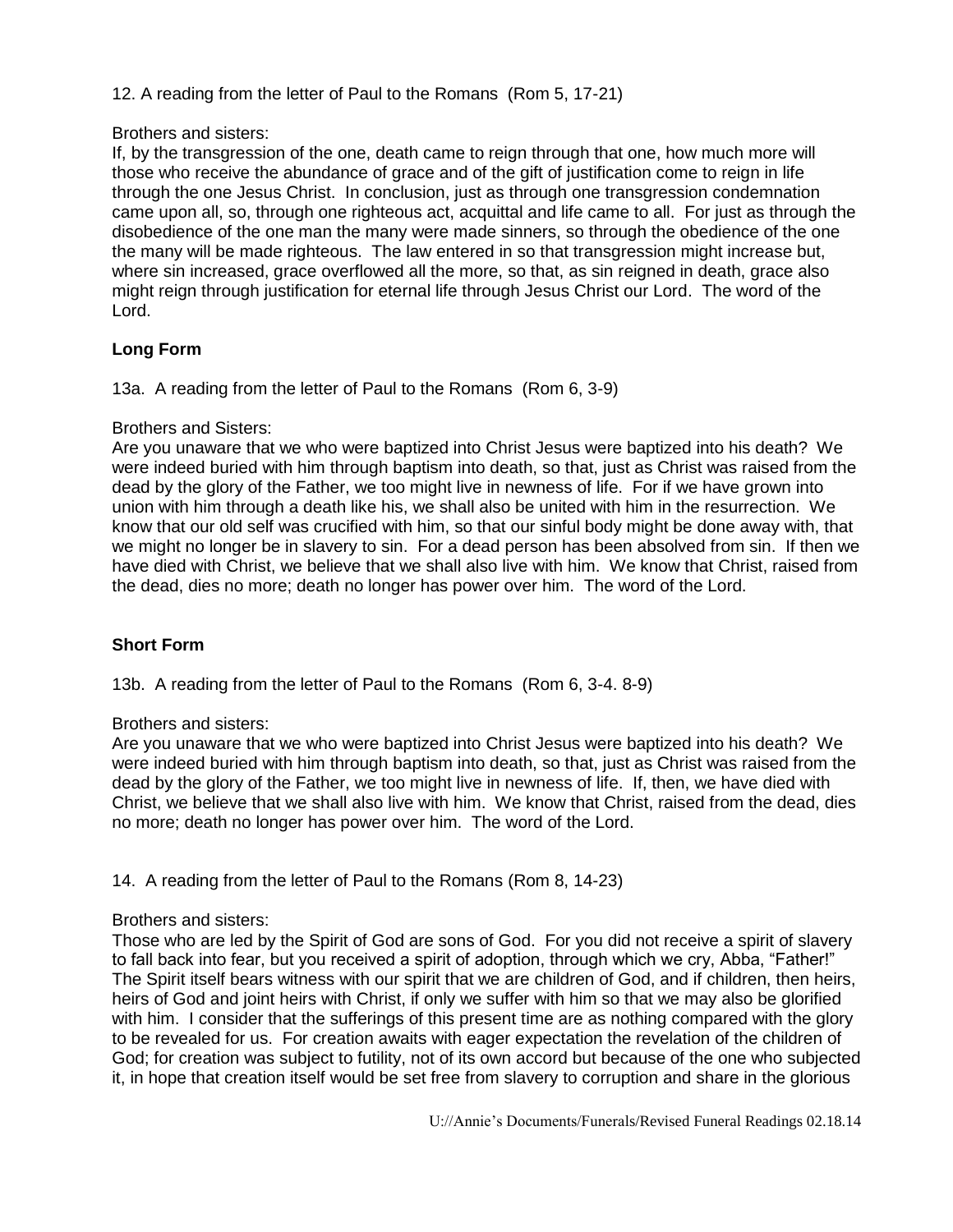freedom of the children of God. We know that all creation is groaning in labor pains even until now; and not only that, but we ourselves, who have the first fruits of the Spirit, we also groan within ourselves as we wait for adoption, the redemption of our bodies. The word of the Lord.

15. A reading from the Letter of Paul to the Romans (Rom 8, 31b-35. 37-39)

Brothers and sisters:

If God is for us, who can be against us? He did not spare his own Son but handed him over for us all, will he not also give us everything else along with him? Who will bring a charge against God's chosen ones? It is God who acquits us. Who will condemn? It is Christ Jesus who died, rather, was raised, who also is at the right hand of God, who indeed intercedes for us. What will separate us from the love of Christ? Will anguish, or peril, or the sword?

No, in all these things, we conquer overwhelmingly through him who loved us. For I am convinced that neither death, nor life, nor angles, nor principalities, nor present things, nor future things, nor powers, nor height, nor depth, nor any other creature will be able to separate us from the love of God in Christ Jesus our Lord. The word of the Lord.

16. A reading from the letter of Paul to the Romans (Rom 14, 7-9. 10c-12.

#### Brothers and sisters:

No one lives for oneself, and no one dies for oneself. For if we live, we live for the Lord, and if we die, we die for the Lord; so then, whether we live or die, we are the Lord's. For this is why Christ died and came to life, that he might be Lord of both the dead and the living. Why then do you judge your brother? Or you, why do you look down on your brother? For we shall all stand before the judgment seat of God; for it is written:

As I live says the Lord, every knee shall bend before me, and every tongue shall give praise to God. So then each of us shall give an accounting of himself to God. The word of the Lord.

### **Long Form**

17a. A reading from the first Letter of Paul to the Corinthians (1 Cor 15, 20-28)

#### Brothers and sisters:

Christ has been raised from the dead, the first fruits of those who have fallen asleep. For since death came through a man, the resurrection of the dead came also through a man. For just as in Adam all die, so too in Christ shall all be brought to life, but each in proper order: Christ the first fruits; then, at his coming, those who belong to Christ; then comes the end, when he hands over the kingdom to his God and Father. For he must reign until he has put all his enemies under his feet. The last enemy to be destroyed is death, for he subjected everything under his feet. But when it says that everything has been subjected, it is clear that it excludes the one who subjected everything to him. When everything is subjected to him, then the Son himself will also be subjected to the one who subjected everything to him, so that God may be all in all. The word of the Lord.

### **Short Form**

17b. A reading from the first Letter of Paul to the Corinthians (1 Cor 15, 20-23)

#### Brothers and sisters:

Christ has been raised from the dead, the first fruits of those who have fallen asleep. For since death came through a man, the resurrection of the dead came also through a man. For just as in Adam all die, so too in Christ shall all be brought to life, but each one in proper order: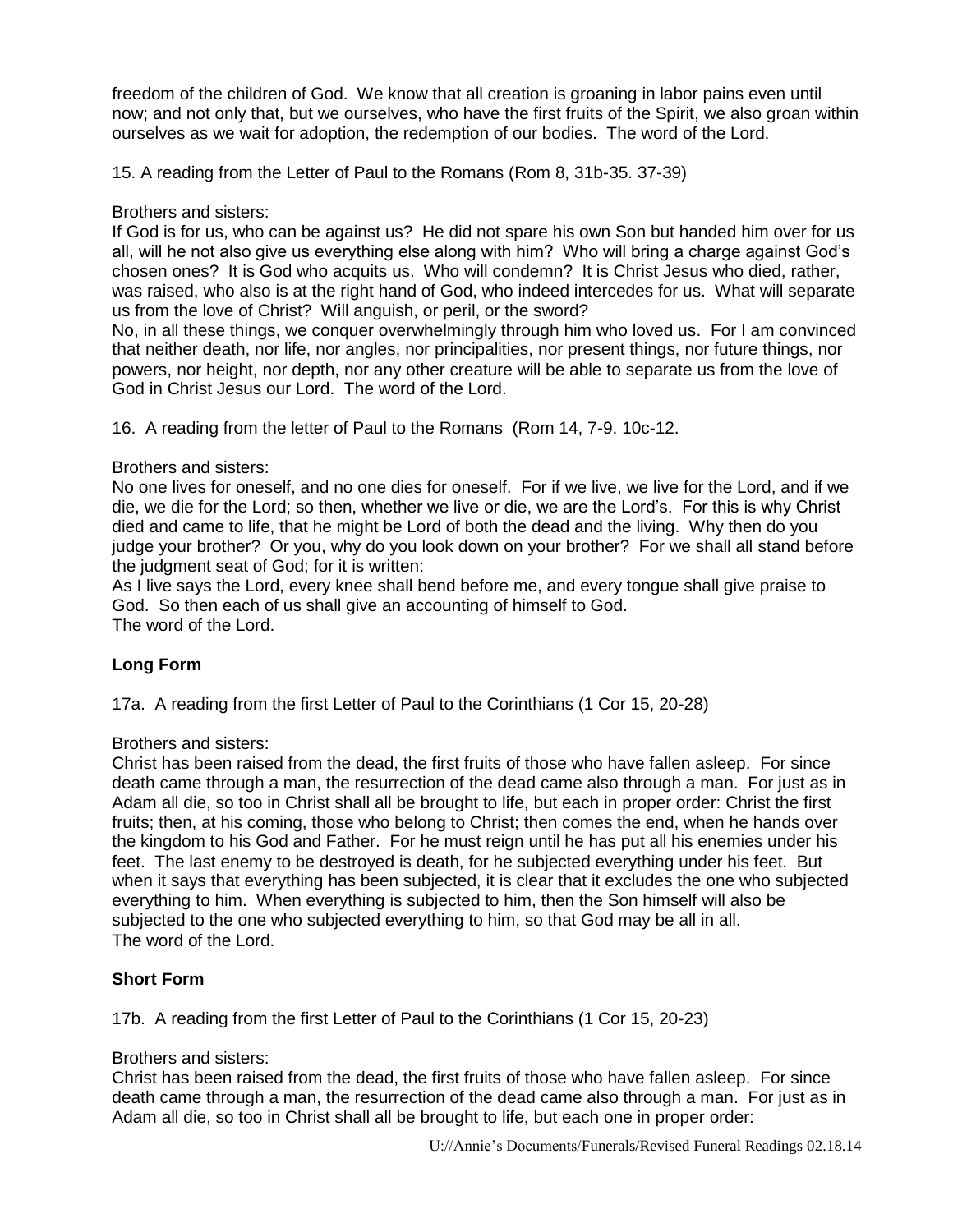Christ the first fruits; then, at his coming, those who belong to Christ. The word of the Lord.

18. A reading from the first letter of Paul to the Corinthians (1 Cor 15, 51-57)

#### Brothers and sisters:

Behold, I tell you a mystery. We shall not all fall asleep, but we will all be changed, in an instant, in the blink of an eye, at the last trumpet. For the trumpet will sound, the dead will be raised incorruptible, and we shall be change. For that which is corruptible must clothe itself with incorruptibility, and that which is mortal must clothe itself with immortality. And when this which is corruptible clothes itself with incorruptibility and this which is mortal clothes itself with immortality, then the word that is written shall come about:

Death is swallowed up in victory.

Where, O death, is your Victory?

Where O death, is your sting?

The sting of death is sin, and the power of sin is the law. But thanks be to God who gives us the victory through our Lord Jesus Christ.

The word of the Lord.

19. A reading from the second letter of Paul to the Corinthians (2 Cor 4:14-5:1)

#### Brothers and sisters:

We know that the One who raised the Lord Jesus will raise us also with Jesus and place us with you in his presence. Everything indeed is for you, so that the grace bestowed in abundance on more and more people may cause the thanksgiving to overflow for the glory of God. Therefore, we are not discouraged; rather, although our outer self is wasting away, our inner self is being renewed day by day. For this momentary light affliction is producing for us an eternal weight of glory beyond all comparison, as we look not to what is seen but to what is unseen; for what is seen is transitory, but what is unseen is eternal. For we know that if our earthly dwelling, a tent, should be destroyed, we have a building from God, a dwelling not made with hands, eternal in heaven. The word of the Lord.

20. A reading from the second letter of Paul to the Corinthians (2 Cor 5, 1. 6-10)

Brothers and sisters:

We know that if our earthly dwelling a tent should be destroyed, we have a building from God, a dwelling not made with human hands, eternal in heaven. We are always courageous, although we know that while we are at home in the body we are away from the Lord, for we walk by faith, not by sight. Yet we are courageous, and we would rather leave the body and go home to the Lord. Therefore, we aspire to please him, whether we are at home or away. For we must all appear before the judgment seat of Christ, so that each may receive recompense, according to what he did in the body, whether good or evil. The word of the Lord.

21. A reading from the letter of Paul to the Philippians (Phil 3, 20-21)

#### Brothers and sisters:

Our citizenship is in heaven, and from it we also await a savior, the Lord Jesus Christ. He will change our lowly body to conform with his glorified Body by the power that enables him also to bring all things into subjection to himself. The word of the Lord.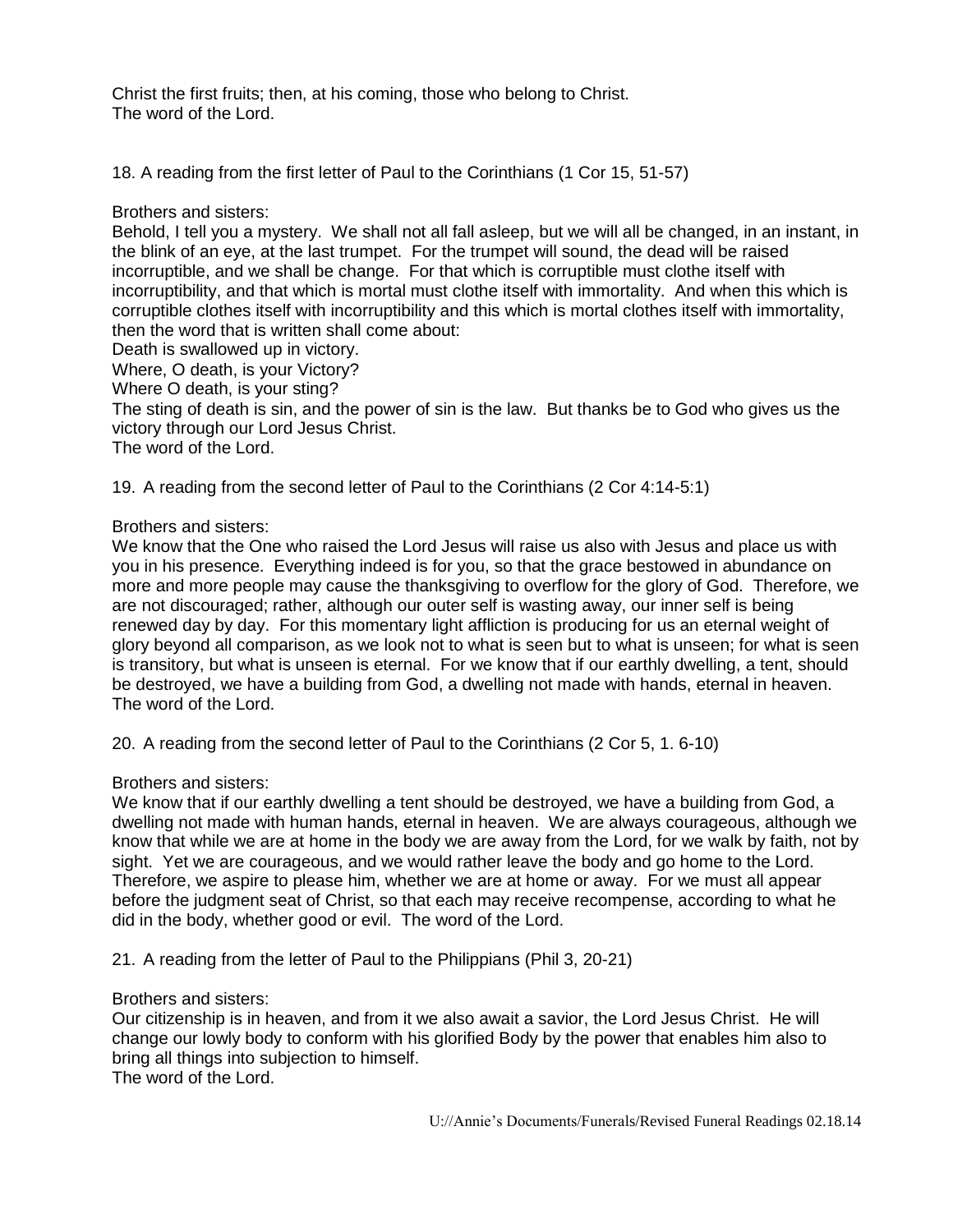22. A reading from the first letter of Paul to the Thessalonians (1 Thes 4, 13-18)

We do not want you to be unaware, brothers and sisters, about those who have fallen asleep, so that you may not grieve like the rest, who have no hope. For if we believe that Jesus died and rose, so too will God, through Jesus, bring with him those who have fallen asleep. Indeed, we tell you this, on the word of the Lord, that we who are alive, who are left until the coming of the Lord, will surely not precede those who have fallen asleep. For the Lord himself, with a word of command, with the voice of an archangel and with the trumpet of God, will come down from heaven, and the dead in Christ will rise first. Then we who are alive, who are left, will be caught up together with them in the clouds to meet the Lord in the air. Thus we shall always be with the Lord. Therefore, console one another with these words. The word of the Lord.

23. A reading from the second letter of Paul to Timothy (2 Tm 2, 8-13)

#### Beloved:

Remember Jesus Christ, raised from the dead, a descendant of David: such is my Gospel, for which I am suffering, even to the point of chains, like a criminal. But the word of God is not chained. Therefore, I bear with everything for the sake of those who are chosen, so that they too may obtain the salvation that is in Christ Jesus, together with eternal glory. This saying is trustworthy: If we have died with him we shall also live with him; if we persevere we shall also reign with him. But if we deny him he will deny us. If we are unfaithful, he remains faithful, for he cannot deny himself. The word of the Lord.

24. A reading from the first letter of John (1 Jn 3, 1-2)

#### Beloved:

See what love the Father has bestowed on us that we may be called the children of God. Yet so we are. The reason the world does not know us is that it did not know him. Beloved, we are God's children now; what we shall be has not yet been revealed. We do know that when it is revealed we shall be like him, for we shall see him as he is. The word of the Lord.

25. A reading from the first letter of John (1 Jn 3, 14-16)

Beloved,:

We know that we have passed from death to life because we love our brothers. Whoever does not love remains in death. Everyone who hates his brother is a murderer, and you know that no murderer has eternal life remaining in him. The way we came to know love was that he laid down his life for us; so we ought to lay down our lives for our brothers. The word of the Lord.

26. A reading from the book of Revelation (Rv 14, 13)

I, John, heard a voice from heaven say: "Write this: Blessed are the dead who die in the Lord from Now on "

"Yes," said the Spirit, "let them find rest from their labors, for their works accompany them." The word of the Lord.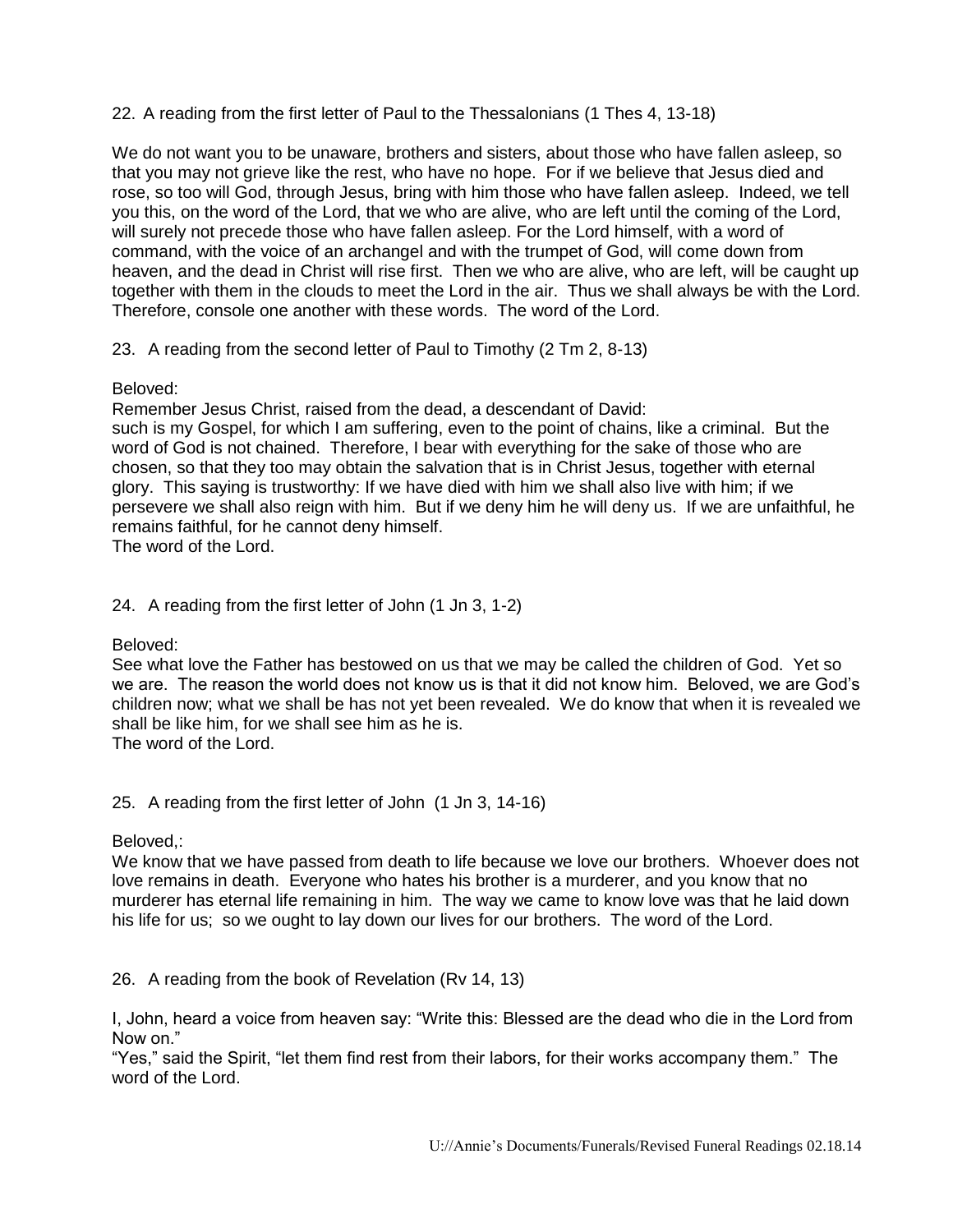#### 27. A reading from the book of Revelation (Rv 20:11-21:1)

I, John, saw a large white throne and the one who was sitting on it. The earth and the sky fled from his presence and there was no place for them. I saw the dead, the great and the lowly, standing before the throne, and scrolls were opened. Then another scroll was opened, the book of life. The dead were judged according to their deeds, by what was written in the scrolls. The sea gave up its dead; then Death and Hades gave up their dead. All the dead were judged according to their deeds. Then Death and Hades were thrown into the pool of fire. (This pool of fire is the second death.)

 Anyone whose name was not found written in the book of life was thrown into the pool of fire. Then I saw a new heaven and a new earth. The former heaven and the former earth had passed away, and the sea was no more. The word of the Lord.

#### 28. A reading from the book of Revelation (Rv 21, 1-5a. 6b-7)

I, John saw new heavens and a new earth. The former heaven and the former earth had passed away, and the sea was no more. I also saw the holy city, a new Jerusalem, coming down out of heaven from God, prepared as a bride adorned for her husband. I heard a loud voice from the throne saying, "Behold, God's dwelling is with the human race. He will dwell with them and they will be his people and God himself will always be with them as their God. He will wipe every tear from their eyes, and there shall be no more death or mourning, wailing or pain, for the old order has passed away."

 The One who sat on the throne said, "Behold, I make all things new." I am the Alpha and the Omega, the beginning and the end. To the thirsty I will give a gift from the spring of life-giving water. The victor will inherit these gifts, and I shall be his God, and he will be my son." The word of the Lord.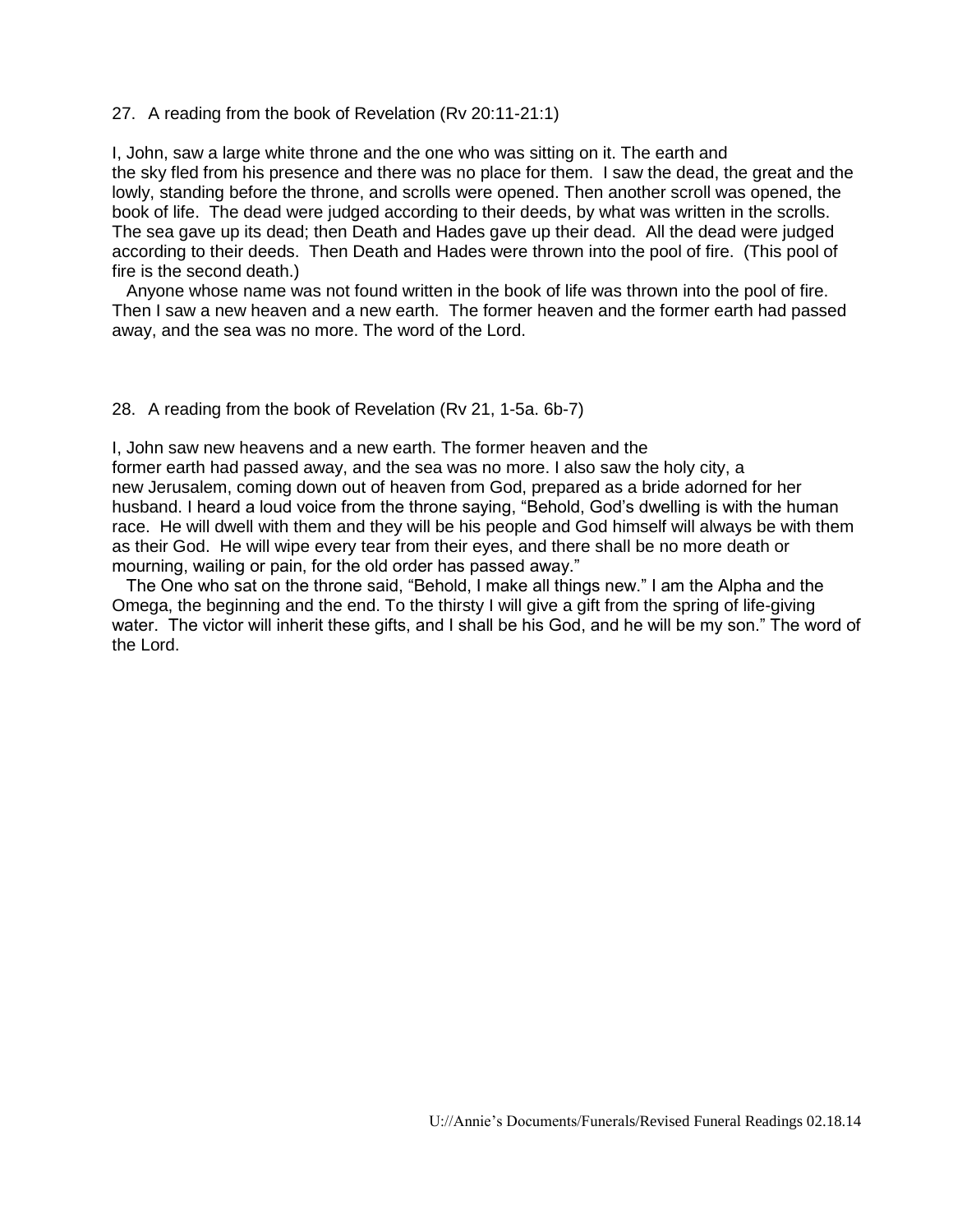# **OPTIONS FOR THE GOSPEL READING**

### *[Please choose one from 29-47]:*

29. A reading from the holy gospel according to Matthew (Mt 5, 1-12a)

When Jesus saw the crowds he went up on the mountain, and after he had sat down, his disciples came to him. He began to teach them saying:

 "Blessed are the poor in spirit, for theirs is the Kingdom of heaven. Blessed are they who mourn, for they will be comforted. Blessed are the meek, for they will inherit the land. Blessed are they who hunger and thirst for righteousness, for they will be satisfied. Blessed are the merciful, for they will be shown mercy. Blessed are the clean of heart, for they will see God. Blessed are the peacemakers, for they will be called children of God. Blessed are they who are persecuted for the sake of righteousness, for theirs is the Kingdom of heaven. Blessed are you when they insult you and persecute you and utter every kind of evil against you falsely because of me. Rejoice and be glad, for your reward will be great in heaven."

The Gospel of the Lord.

30. A reading from the holy gospel according to Matthew (Mt 11, 25-30)

At That time Jesus answered:

"I give praise to you, Father, Lord of heaven and earth, for although you have hidden these things from the wise and the learned you have revealed them to the childlike. Yes, Father, such has been your gracious will. All things have been handed over to me by my Father. No one knows the Son except the Father, and no one knows the Father except the Son and anyone to whom the Son wishes to reveal him."

 "Come to me, all you who labor and are burdened, and I will give you rest. Take my yoke upon you and learn from me, for I am meek and humble of heart; and you will find rest for yourselves. For my yoke is easy, and my burden light."

The Gospel of the Lord.

31. A reading from the holy gospel according to Matthew (Mt 25, 1-13)

Jesus told his disciples this parable:

"The Kingdom of heaven will be like ten virgins who took their lamps and went out to meet the bridegroom. Five of them were foolish, and five were wise. The foolish ones, when taking their lamps, brought no oil with them, but the wise brought flasks of oil with their lamps. Since the bridegroom was long delayed, they all became drowsy and fell asleep. At midnight, there was a cry, 'Behold, the bridegroom! Come out to meet him!' Then all those virgins got up and trimmed their lamps. The foolish ones said to the wise, 'Give us some of your oil, for our lamps are going out.' But the wise ones replied, 'No, for there may not be enough for us and you. Go instead to the merchants and buy some for yourselves.' While they went off to buy it, the bridegroom came and those who were ready went into the wedding feast with him. Then the door was locked. Afterwards the other virgins came and said, 'Lord, Lord, open to door to us!' But he said in reply, 'Amen, I say to you, I do not know you.' Therefore, stay awake, for you know neither the day nor the hour."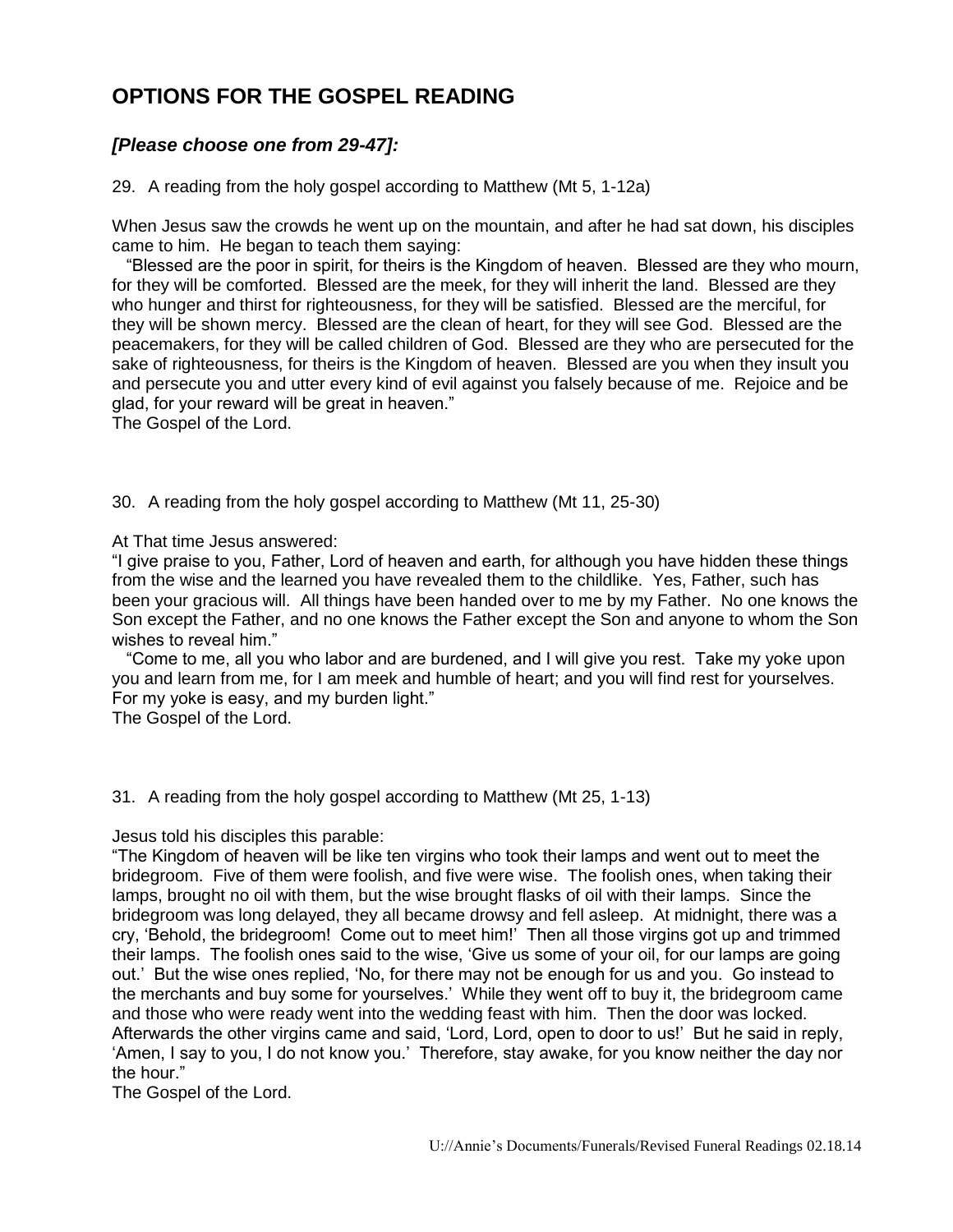32. A reading from the holy gospel according to Matthew ( Mt 25, 31-46.)

Jesus said to his disciples:

"When the Son of Man comes in his glory, and all the angels with him, he will sit upon his glorious throne, and all the nations will be assembled before him. And he will separate them one from another, as a shepherd separates the sheep from the goats. He will place the sheep on his right and the goats on his left. Then the king will say to those on his right, 'Come, you who are blessed by my Father. Inherit the kingdom prepared for you from the foundation of the world. For I was hungry and you gave me food, I was thirsty and you gave me drink, a stranger and you welcomed me, naked and you clothed me, ill and you cared for me, in prison and you visited me.'

 Then the righteous will answer him and say, 'Lord, when did we see you hungry and feed you or thirsty and give you drink? When did we see you a stranger and welcome you, or naked and clothe you? When did we see you ill or in prison, and visit you?' And the king will say to them in reply, 'Amen, I say to you, whatever you did for one of these least brothers of mine, you did for me.' Then he will say to those on his left, 'Depart from me, you accursed, into the eternal fire prepared for the Devil and his angels. For I was hungry and you gave me no food, I was thirsty and you gave me no drink, a stranger and you gave me no welcome, naked and you gave me no clothing, ill and in prison, and you did not care for me.' Then they will answer and say, 'Lord when did we see you hungry or thirsty or a stranger or naked or ill or in prison, and not minister to your needs?' He will answer them, 'Amen, I say to you, what you did not do for one of these least ones, you did not do for me.' And these will go off to eternal punishment, but the righteous to eternal life."

The Gospel of the Lord.

#### **Long Form**

33a. A reading from the holy gospel according to Mark (Mk 15:33-39, 16:1-6)

At noon darkness came over the whole land until three in the afternoon. And at three o'clock Jesus cried out in a loud voice, "Eloi, Eloi, lema sabachthani?" which is translated, "My God, my God, why have you forsaken me?" Some of the bystanders who heard it said, "Look, he is calling Elijah." One of them ran, soaked a sponge with wine, put it on a reed, and gave it to him to drink, saying, "Wait, let us see if Elijah comes to take him down." Jesus gave a loud cry and breathed his last. The veil of the sanctuary was torn in two form top to bottom. When the centurion who stood facing him saw how he breathed his last he said, "Truly this man was the Son of God!"

 When the sabbath was over, Mary Magdalene, Mary, the mother of James, and Salome bought spices so that they might go and anoint him. Very early when the sun had risen, on the first day of the week, they came to the tomb. They were saying to one another, "Who will roll back the stone for us from the entrance to the tomb?" When they looked up, they saw that the stone had been rolled back; it was very large. On entering the tomb they saw a young man sitting on the right side, clothed in a white robe, and they were utterly amazed. He said to them, "Do not be amazed! You seek Jesus of Nazareth, the crucified. He has been raised; he is not here. Behold the place where they laid him."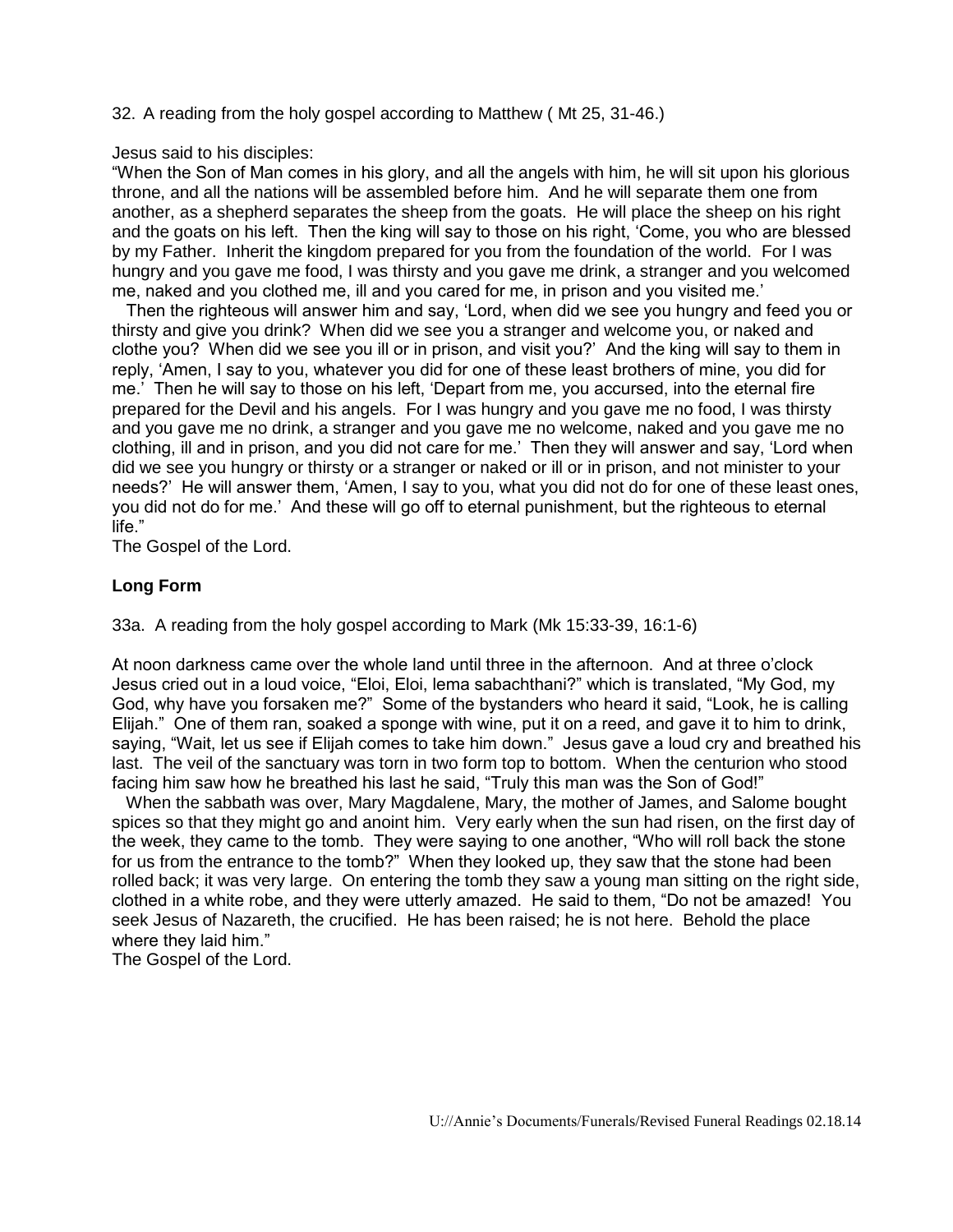#### **Short Form**

33b. A reading from the holy gospel according to Mark (Mk 15, 33-39)

At noon darkness came over the whole land until three in the afternoon. And at three o'clock Jesus cried out in a loud voice, "Eloi, Eloi, lema sabachthani?" which is translated, "My God, my God, why have you forsaken me?" Some of the bystanders who heard it said, "Look, he is calling Elijah." One of them ran, soaked a sponge with wine, put it on a reed, and gave it to him to drink, saying, "Wait, let us see if Elijah comes to take him down." Jesus gave a loud cry and breathed his last. The veil of the sanctuary was torn in two form top to bottom. When the centurion who stood facing him saw how he breathed his last he said, "Truly this man was the Son of God!" The Gospel of the Lord.

34. A reading from the holy gospel according to Luke (Lk 7, 11-17)

Jesus went to a town called Nain, and his disciples and a large crowd accompanied him. As he drew near to the gate of the city, a man who had died was being carried out, the only son of his mother, and she was a widow. A large crowd from the city was with her. When the Lord saw her, he was moved with pity for her and said to her, "Do not weep." He stepped forward and touched the coffin; at this the bearers halted, and he said, "Young man, I tell you, arise!" The dead man sat up and began to speak, and Jesus gave him to his mother. Fear seized them all, and they glorified God, exclaiming, "A great prophet has arisen in our midst," and "God has visited his people." This report about him spread through the whole of Judea and in all the surrounding region.

The Gospel of the Lord.

35. A reading from the holy gospel according to Luke (Lk 12, 35-40)

Jesus said to his disciples:

"Gird your loins and light your lamps and be like servants who await their master's return from a wedding, ready to open immediately when he comes and knocks. Blessed are those servants whom the master finds vigilant on his arrival. Amen, I say to you, he will gird himself, have them recline at table, and proceed to wait on them. And should he come in the second or third watch and find them prepared in this way, blessed are those servants. Be sure of this: if the master of the house had known the hour when the thief was coming, he would not have let his house be broken into. You also must be prepared, for at an hour you do not expect, the Son of Man will come."

The Gospel of the Lord.

36. A reading from the holy gospel according to Luke (Lk 23, 33. 39-43)

When the soldiers came to the place called the Skull, they crucified Jesus and the criminals there, one on his right, and the other on his left. Now one of the criminals hanging there reviled Jesus, saying, "Are you not the Christ? Save yourself and us." The other man, however, rebuking him, said in reply, "Have you no fear of God, for you are subject to the same condemnation? And indeed, we have been condemned justly, for the sentence we received corresponds to our crimes, but this man has done nothing criminal."

 Then he said, "Jesus, remember me when you come into your Kingdom." He replied to him, "Amen, I say to you, today you will be with me in Paradise."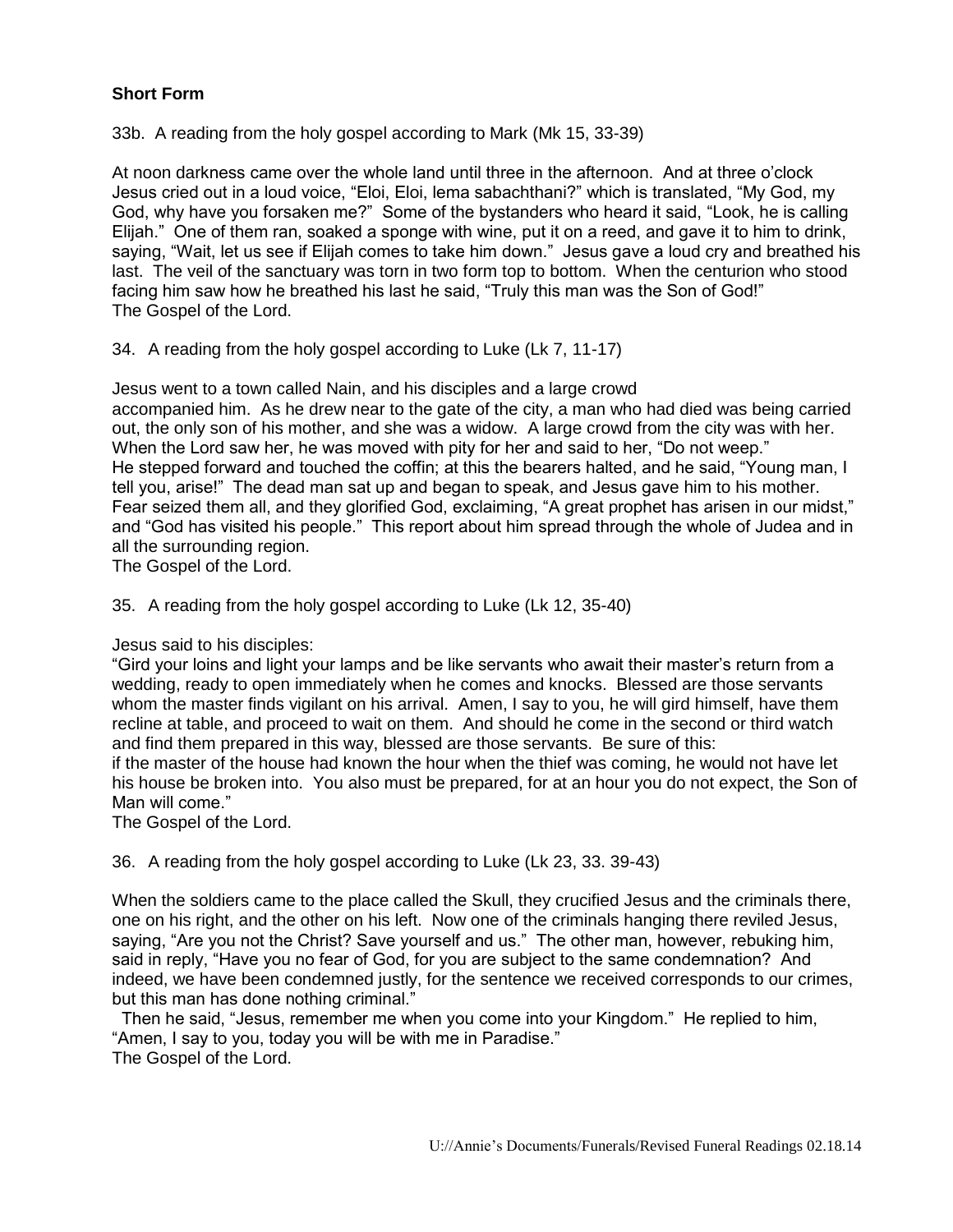### **Long Form**

37a. A reading from the holy gospel according to Luke (Lk 23:44-46, 50, 52-53, 24:1-6a)

It was about noon and darkness came over the whole land until three in the afternoon because of an eclipse of the sun. Then the veil of the temple was torn down the middle. Jesus cried out in a loud voice, "Father, into your hands I commend my spirit"; and when he had said this he breathed his last.

 Now there was a virtuous and righteous man named Joseph who, though he was a member of the council, went to Pilate and asked for the Body of Jesus. After he had taken the Body down, he wrapped it in a linen cloth and laid him in a rock-hewn tomb in which no one had yet been buried. At daybreak on the first day of the week the women took the spices they had prepared and went to the tomb. They found the stone rolled away from the tomb; but when they entered, they did not find the Body of the Lord Jesus. While they were puzzling over this, behold, two men in dazzling garments appeared to them. They were terrified and bowed their faces to the ground. They said to them, "Why do you seek the living one among the dead? He is not here, but he has been raised."

The Gospel of the Lord.

#### **Short Form**

37b. A reading from the holy gospel according to Luke (Lk 23:44-46, 50, 52-53)

It was about noon and darkness came over the whole land until three in the afternoon because of an eclipse of the sun. Then the veil of the temple was torn down the middle. Jesus cried out in a loud voice, "Father, into your hands I commend my spirit"; and when he had said this he breathed his last.

 Now there was a virtuous and righteous man named Joseph who, though he was a member of the council, went to pilate and asked for the Body of Jesus. After he had taken the Body down, he wrapped it in a linen cloth and laid him in a rock-hewn tomb in which no one had yet been buried.

#### **Long Form**

38a. A reading from the holy gospel according to Luke (Lk 24, 13-35)

That very day, the first day of the week, two of the disciples of Jesus were going to a village called Emmaus, seven miles from Jerusalem, and they were conversing about all the things that had occurred. And it happened that while they were conversing and debating, Jesus himself drew near and walked with them, but their eyes were prevented from recognizing him. He asked them, "What are you discussing as you walk along?" They stopped, looking downcast. One of them, named Cleopas, said to him in reply, "Are you the only visitor to Jerusalem who does not know of the things that have taken place there in these days?" And he replied to them, "What sort of things?" They said to him, "The things that happened to Jesus the Nazarene, who was a prophet mighty in deed and word before God and all the people, how our chief priests and rulers both handed him over to a sentence of death and crucified him. But we were hoping that he would be the one to redeem Israel; and besides this, it is now the third day since this took place. Some women from our group, however, have astounded us: they were at the tomb early in the morning and did not find his Body; they came back and reported that they had indeed seen a vision of angels who announced that he was alive. Then some of those with us went to the tomb and found things just as the women had described, but him they did not see."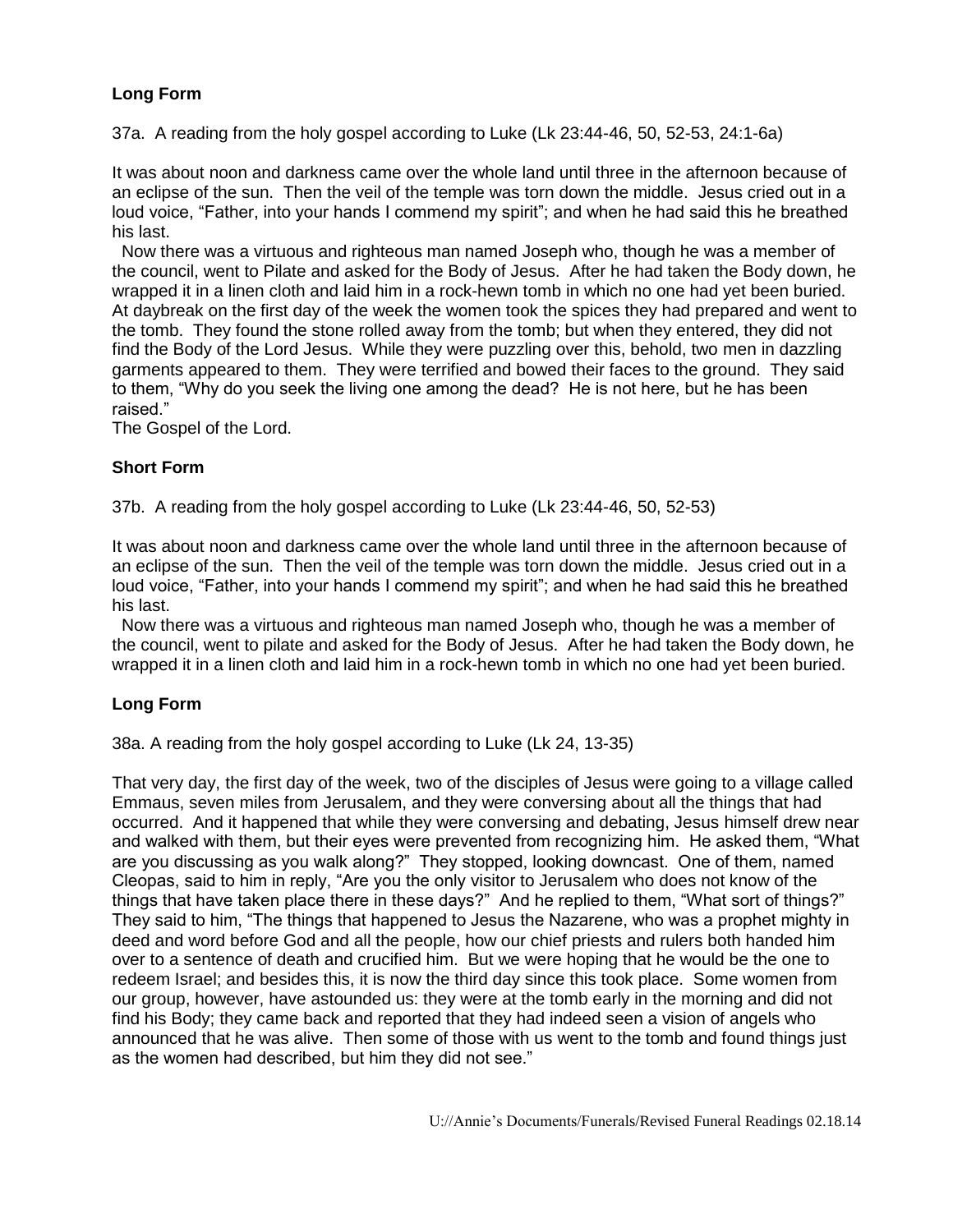And he said to them, "Oh, how foolish you are! How slow of heart to believe all that the prophets spoke! Was it not necessary that the Christ should suffer these things and enter into his glory?" Then beginning with Moses and all the prophets, Jesus interpreted to them what referred to him in all the Scriptures. As they approached the village to which they were going, Jesus gave the impression that he was going on further. But they urged him, "Stay with us, for it is nearly evening and the day is almost over." So he went in to stay with them. And it happened that, while he was with them at table, he took bread, said the blessing, broke it, and gave it to them. With that their eyes were opened and they recognized him, but he vanished from their sight. Then they said to each other, "Were not out hearts burning within us while he spoke to us on the way and opened the Scriptures to us?"

 So they set out at once and returned to Jerusalem where they found gathered together the Eleven and those with them, who were saying, "The Lord has truly been raised and has appeared to Simon!" Then the two recounted what had taken place on the way and how he was made known to them in the breaking of the bread.

The Gospel of the Lord.

#### **Short Form**

38b. A reading from the holy gospel according to Luke (Lk 24, 13-16, 28-35)

That very day, the first day of the week, two of the disciples of Jesus were going to a village called Emmaus, seven miles from Jerusalem, and they were conversing about all the things that had occurred. And it happened that while they were conversing and debating, Jesus himself drew near and walked with them, but their eyes were prevented from recognizing him.

 As they approached the village to which they were going, Jesus gave the impression that he was going on further. But they urged him, "Stay with us, for it is nearly evening and the day is almost over." So he went in to stay with them. And it happened that, while he was with them at table, he took bread, said the blessing, broke it, and gave it to them. With that their eyes were opened and they recognized him, but he vanished from their sight. Then they said to each other, "Were not out hearts burning within us while he spoke to us on the way and opened the Scriptures to us?"

 So they set out at once and returned to Jerusalem where they found gathered together the Eleven and those with them, who were saying, "The Lord has truly been raised and has appeared to Simon!" Then the two recounted what had taken place on the way and how he was made known to them in the breaking of the bread.

The Gospel of the Lord.

39. A reading from the holy gospel according to John (Jn 5, 24-29)

Jesus answered the Jews and said to them:

"Amen, amen, I say to you, whoever hears my word and believes in the one who sent me has eternal life and will not come to condemnation, but has passed from death to life. Amen, amen, to say to you, the hour is coming and is now here when the dead will hear the voice of the Son of God, and those who hear will live. For just as the Father has life in himself, so also he gave to the Son the possession of life in himself. And he gave him power to exercise judgment, because he is the Son of Man. Do not be amazed at this, because the hour is coming in which all who are in the tombs will hear his voice and will come out, those who have done good deeds to the resurrection of life, but those who have done wicked deeds to the resurrection of condemnation. The Gospel of the Lord.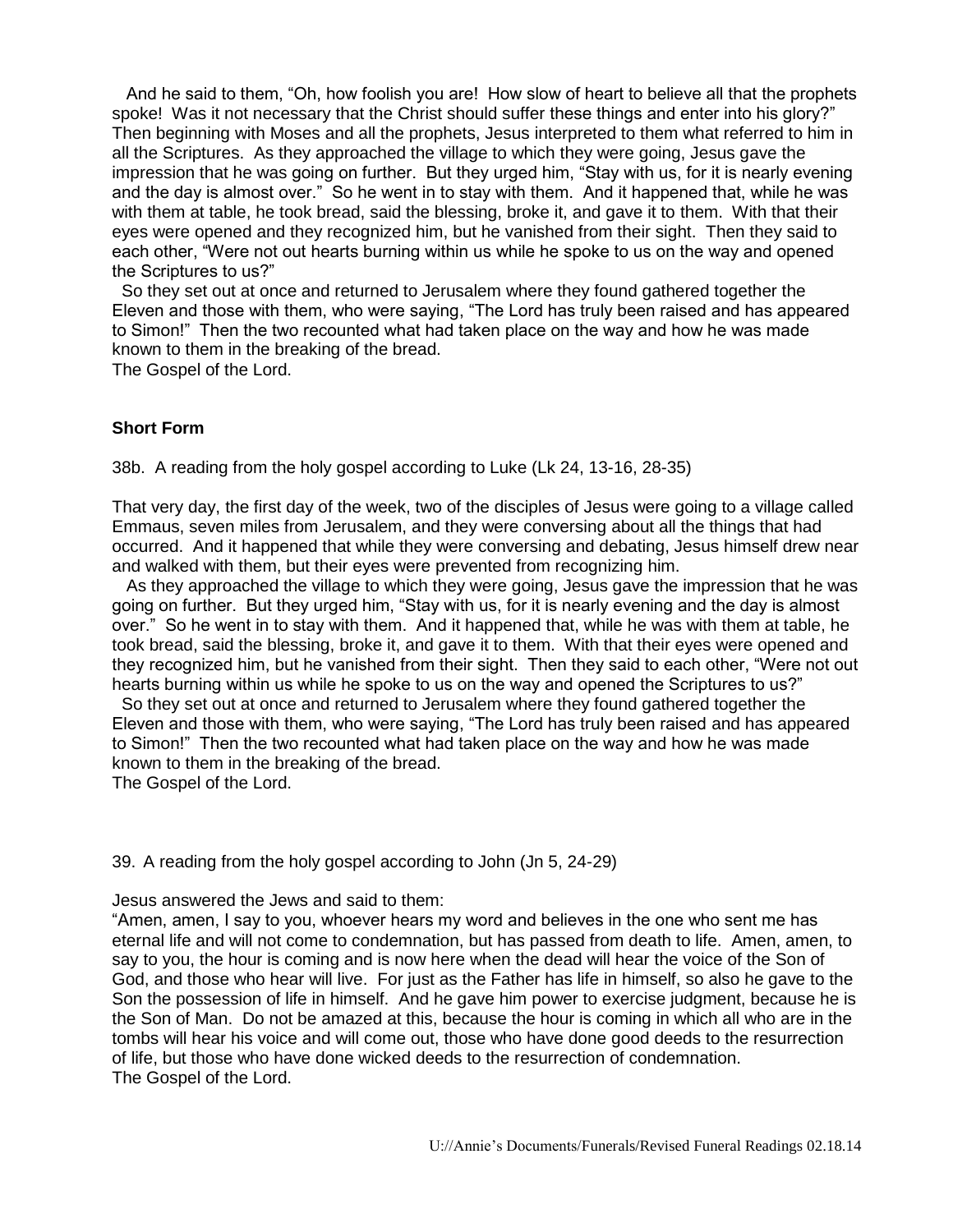40. A reading from the holy gospel according to John (Jn 6, 37-40)

Jesus said to the crowds:

"Everything that the Father gives me will come to me, and I will not reject anyone who comes to me, because I came down from heaven not to do my own will but the will of the one who sent me. And this is the will of the one who sent me, that I should not lose anything of what he gave me, but that I should raise it on the last day. For this is the will of my Father, that everyone who sees the Son and believes in him may have eternal life, and I shall raise him on the last day." The Gospel of the Lord.

41. A reading from the holy gospel according to John (Jn 6, 51-59)

Jesus said to the crowds:

"I am the living bread that came down from heaven; whoever eats this bread will live forever; and the bread that I will give is my Flesh for the life of the world."

 The Jews quarreled among themselves, saying, "How can this man give us his Flesh to eat?" Jesus said to them, "Amen, amen, I say to you, unless you eat the Flesh of the Son of Man and drink his Blood, you do not have life within you. Whoever eats my Flesh and drinks my Blood has eternal life, and I will raise him on the last day. For my Flesh is true food, and my Blood is true drink. Whoever eats my Flesh and drinks my Blood remains in me and I in him. Just as the living Father sent me and I have life because of the Father, so also the one who feeds on me will have life because of me. This is the bread that came down form heaven. Unlike your ancestors who ate and still died, whoever eats this bread will live forever."

The Gospel of the Lord.

#### **Long Form**

42a. A reading from the holy gospel according to John (Jn 11, 17-27)

When Jesus arrived in Bethany, he found that Lazarus had already been in the tomb for four days. Now Bethany was near Jerusalem, only about two miles away. Many of the Jews had come to Martha and Mary to comfort them about their brother. When Martha heard that Jesus was coming, she went to meet him; but Mary sat at home. Martha said to Jesus, "Lord, if you had been here, my brother would not have died. But even now I know that whatever you ask of God, God will give you." Jesus said to her, "Your brother will rise." Martha said to him, "I know he will rise, in the resurrection on the last day." Jesus told her, "I am the resurrection and the life; whoever believes in me, even if he dies, will live, and everyone who lives and believes in me will never die. Do you believe this?"

 She said to him, "Yes, Lord. I have come to believe that you are the Christ, the Son of God, the one who is coming into the world."

The Gospel of the Lord.

#### **Short Form**

42b. A reading from the holy gospel according to John (Jn 11, 21-27)

Martha said to Jesus, "Lord, if you had been here, my brother would not have died. But even now I know that whatever you ask of God, God will give you." Jesus said to her, "Your brother will rise." Martha said to him, "I know he will rise, in the resurrection on the last day." Jesus told her, "I am the resurrection and the life; whoever believes in me, even if he dies, will live, and everyone who lives and believes in me will never die. Do you believe this?"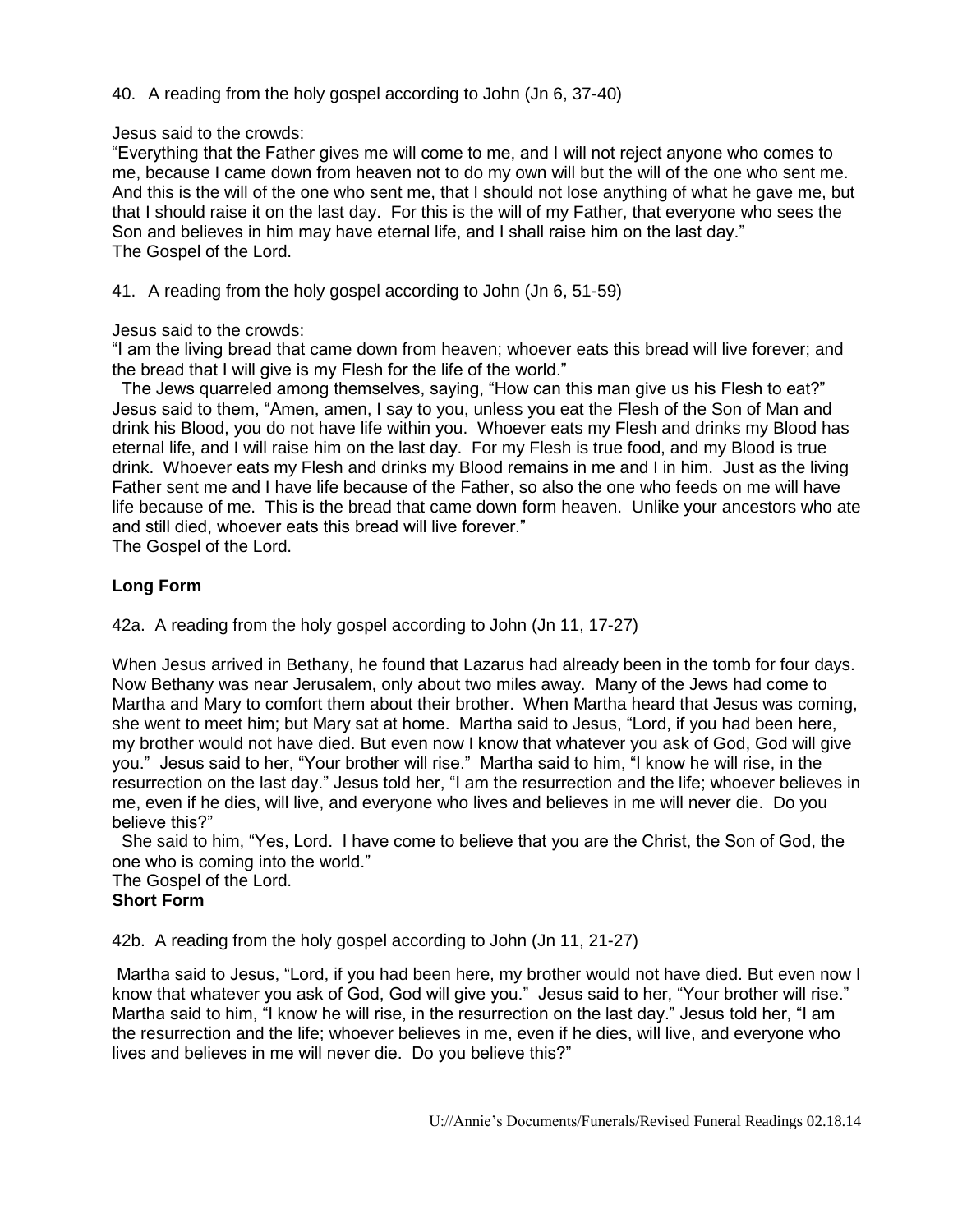She said to him, "Yes, Lord. I have come to believe that you are the Christ, the Son of God, the one who is coming into the world." The Gospel of the Lord.

43. A reading from the holy gospel according to John (11, 32-45)

When Mary came to where Jesus was and saw him, she fell at his feet and said to him, "Lord, if you had been here, my brother would not have died." When Jesus saw her weeping and the Jews who had come with her weeping, he became perturbed and deeply troubled, and said, "Where have you laid him?" They said to him, "Sir, come and see." And Jesus wept. So the Jews said, "See how he loved him." But some of them said, "Could not the one who opened the eyes of the blind man have done something so that this man would not have died?"

 So Jesus, perturbed again, came to the tomb. It was a cave, and a stone lay across it. Jesus said, "Take away the stone." Martha, the dead man's sister, said to him, "Lord, by now there will be a stench; he has been dead for four days." Jesus said to her, "Did I not tell you that if you believe you will see the glory of God?" So they took away the stone. And Jesus raised his eyes and said, "Father, I thank you for hearing me. I know that you always hear me; but because of the crowd here I have said this, that they may believe that you sent me." And when he had said this, he cried out in a loud voice, "Lazarus, come out!" The dead man came out, tied hand and foot with burial bands, and his face was wrapped in a cloth. So Jesus said to the crowd, "Untie him and let him go." Now many of the Jews who had come to Mary and seen what he had done began to believe in him.

The Gospel of the Lord.

#### **Long Form**

44a. A reading from the holy gospel according to John (Jn 12, 23-28)

Jesus said to his disciples:

"The hour has come for the Son of Man to be glorified. Amen, amen, I say to you, unless a grain of wheat falls to the ground and dies, it remains just a grain of wheat; but if it dies, it produces much fruit. Whoever loves his life will lose it, and whoever hates his life in this world will preserve it for eternal life. Whoever serves me must follow me, and where I am, there also will my servant be. The Father will honor whoever serves me."

 "I am troubled now. Yet what should I say? 'Father, save me from this hour'? But it was for this purpose that I came to this hour. Father, glorify your name." Then a voice came from heaven, "I have glorified it and will glorify it again."

The Gospel of the Lord.

#### **Short Form**

44b. A reading from the holy gospel according to John (Jn 12, 23-26)

Jesus said to his disciples:

"The hour has come for the Son of Man to be glorified. Amen, amen, I say to you, unless a grain of wheat falls to the ground and dies, it remains just a grain of wheat; but if it dies, it produces much fruit. Whoever loves his life will lose it, and whoever hates his life in this world will preserve it for eternal life. Whoever serves me must follow me, and where I am, there also will my servant be. The Father will honor whoever serves me."